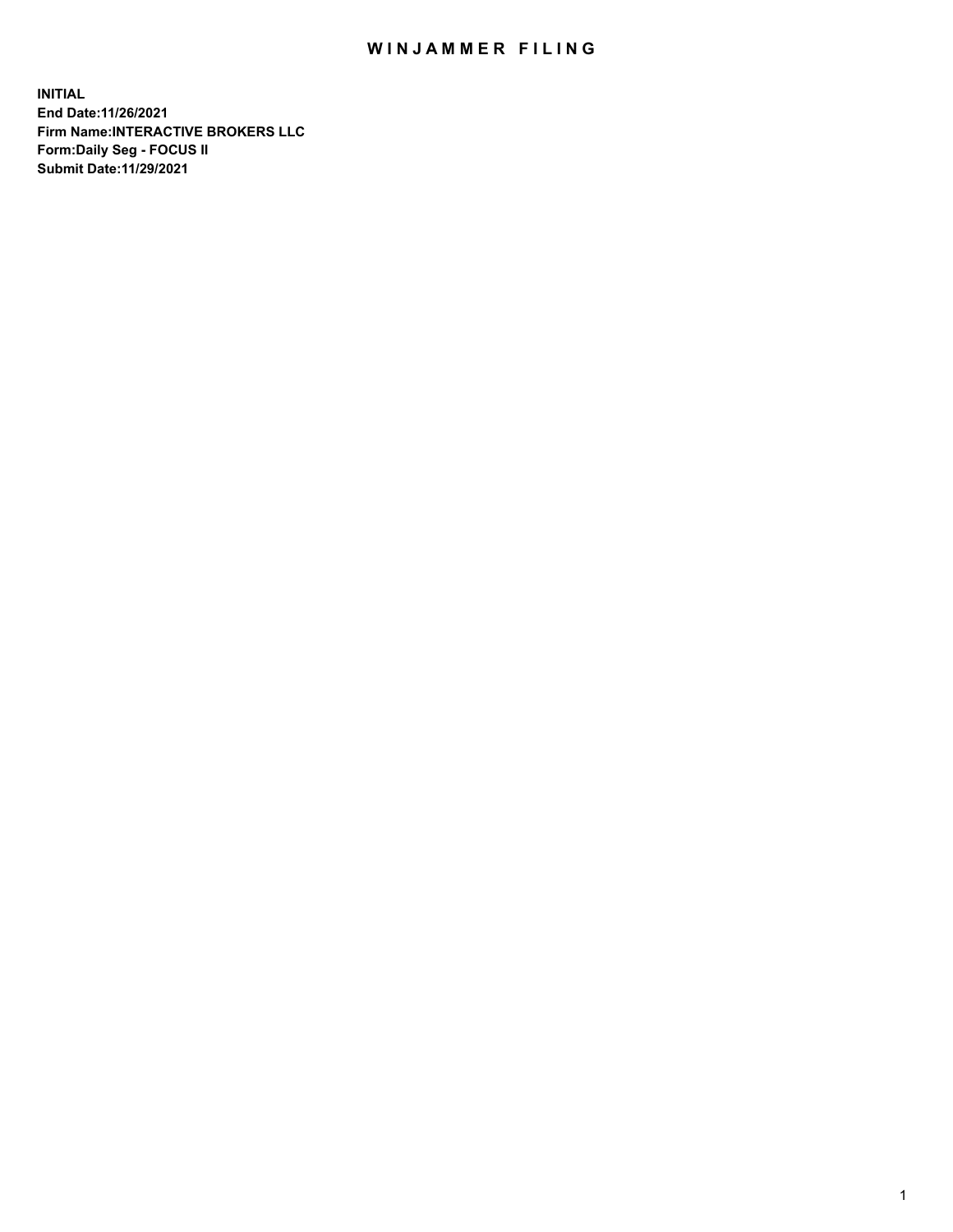**INITIAL End Date:11/26/2021 Firm Name:INTERACTIVE BROKERS LLC Form:Daily Seg - FOCUS II Submit Date:11/29/2021 Daily Segregation - Cover Page**

| Name of Company                                                                                                                                                                                                                                                                                                                | <b>INTERACTIVE BROKERS LLC</b>                                              |
|--------------------------------------------------------------------------------------------------------------------------------------------------------------------------------------------------------------------------------------------------------------------------------------------------------------------------------|-----------------------------------------------------------------------------|
| <b>Contact Name</b>                                                                                                                                                                                                                                                                                                            | James Menicucci                                                             |
| <b>Contact Phone Number</b>                                                                                                                                                                                                                                                                                                    | 203-618-8085                                                                |
| <b>Contact Email Address</b>                                                                                                                                                                                                                                                                                                   | jmenicucci@interactivebrokers.c<br>om                                       |
| FCM's Customer Segregated Funds Residual Interest Target (choose one):<br>a. Minimum dollar amount: ; or<br>b. Minimum percentage of customer segregated funds required:% ; or<br>c. Dollar amount range between: and; or<br>d. Percentage range of customer segregated funds required between:% and%.                         | <u>0</u><br>$\overline{\mathbf{0}}$<br>155,000,000 245,000,000<br><u>00</u> |
| FCM's Customer Secured Amount Funds Residual Interest Target (choose one):<br>a. Minimum dollar amount: : or<br>b. Minimum percentage of customer secured funds required:%; or<br>c. Dollar amount range between: and; or<br>d. Percentage range of customer secured funds required between:% and%.                            | $\frac{0}{0}$<br>80,000,000 120,000,000<br><u>00</u>                        |
| FCM's Cleared Swaps Customer Collateral Residual Interest Target (choose one):<br>a. Minimum dollar amount: ; or<br>b. Minimum percentage of cleared swaps customer collateral required:% ; or<br>c. Dollar amount range between: and; or<br>d. Percentage range of cleared swaps customer collateral required between:% and%. | $\frac{0}{0}$<br>$\underline{0}$ $\underline{0}$<br>0 <sub>0</sub>          |

Attach supporting documents CH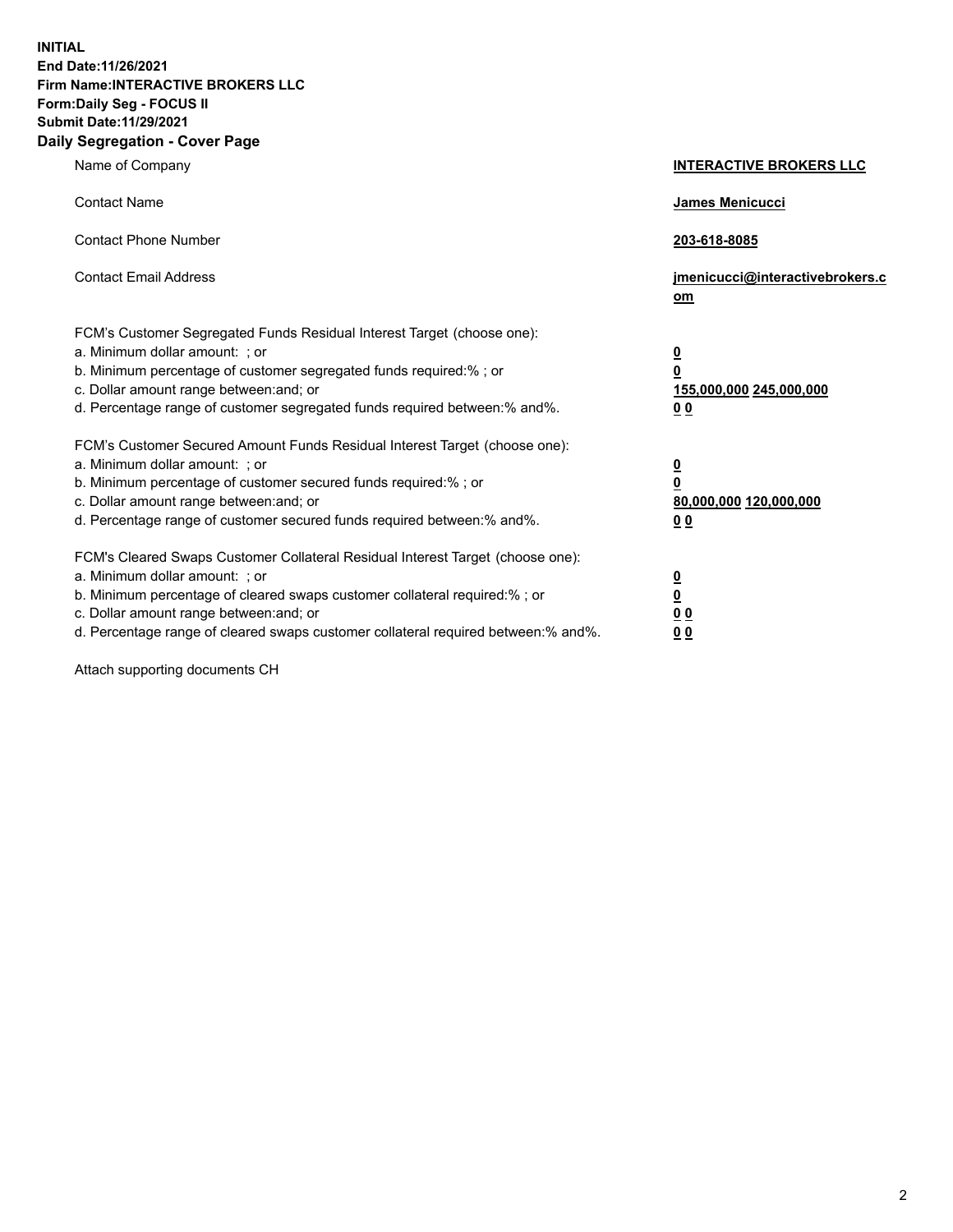## **INITIAL End Date:11/26/2021 Firm Name:INTERACTIVE BROKERS LLC Form:Daily Seg - FOCUS II Submit Date:11/29/2021 Daily Segregation - Secured Amounts**

|                | Daily Jegregation - Jeculed Aniounts                                                                       |                                                |
|----------------|------------------------------------------------------------------------------------------------------------|------------------------------------------------|
|                | Foreign Futures and Foreign Options Secured Amounts                                                        |                                                |
|                | Amount required to be set aside pursuant to law, rule or regulation of a foreign                           | $0$ [7305]                                     |
|                | government or a rule of a self-regulatory organization authorized thereunder                               |                                                |
| $\mathbf{1}$ . | Net ledger balance - Foreign Futures and Foreign Option Trading - All Customers                            |                                                |
|                | A. Cash                                                                                                    | 490,221,959 [7315]                             |
|                | B. Securities (at market)                                                                                  | 0 [7317]                                       |
| 2.             | Net unrealized profit (loss) in open futures contracts traded on a foreign board of trade                  | -13,743,699 [7325]                             |
| 3.             | Exchange traded options                                                                                    |                                                |
|                | a. Market value of open option contracts purchased on a foreign board of trade                             | 111,714 [7335]                                 |
|                | b. Market value of open contracts granted (sold) on a foreign board of trade                               | -32,006 [7337]                                 |
| 4.             | Net equity (deficit) (add lines 1. 2. and 3.)                                                              | 476,557,968 [7345]                             |
| 5.             | Account liquidating to a deficit and account with a debit balances - gross amount                          | 21,434 [7351]                                  |
|                | Less: amount offset by customer owned securities                                                           | 0 [7352] 21,434 [7354]                         |
| 6.             | Amount required to be set aside as the secured amount - Net Liquidating Equity                             | 476,579,402 [7355]                             |
|                | Method (add lines 4 and 5)                                                                                 |                                                |
| 7.             | Greater of amount required to be set aside pursuant to foreign jurisdiction (above) or line                | 476,579,402 [7360]                             |
|                | 6.                                                                                                         |                                                |
|                | FUNDS DEPOSITED IN SEPARATE REGULATION 30.7 ACCOUNTS                                                       |                                                |
| 1.             | Cash in banks                                                                                              |                                                |
|                | A. Banks located in the United States                                                                      | 36,315,539 [7500]                              |
|                | B. Other banks qualified under Regulation 30.7                                                             | 0 [7520] 36,315,539 [7530]                     |
| 2.             | Securities                                                                                                 |                                                |
|                | A. In safekeeping with banks located in the United States                                                  | 320,983,660 [7540]                             |
|                | B. In safekeeping with other banks qualified under Regulation 30.7                                         | 0 [7560] 320,983,660 [7570]                    |
| 3.             | Equities with registered futures commission merchants                                                      |                                                |
|                | A. Cash                                                                                                    | $0$ [7580]                                     |
|                | <b>B.</b> Securities                                                                                       | $0$ [7590]                                     |
|                | C. Unrealized gain (loss) on open futures contracts                                                        | $0$ [7600]                                     |
|                | D. Value of long option contracts                                                                          | $0$ [7610]                                     |
|                | E. Value of short option contracts                                                                         | 0 [7615] 0 [7620]                              |
| 4.             | Amounts held by clearing organizations of foreign boards of trade                                          |                                                |
|                | A. Cash                                                                                                    | $Q$ [7640]                                     |
|                | <b>B.</b> Securities                                                                                       | $0$ [7650]                                     |
|                | C. Amount due to (from) clearing organization - daily variation                                            | $0$ [7660]                                     |
|                | D. Value of long option contracts                                                                          | $0$ [7670]                                     |
|                | E. Value of short option contracts                                                                         | 0 [7675] 0 [7680]                              |
| 5.             | Amounts held by members of foreign boards of trade                                                         |                                                |
|                | A. Cash                                                                                                    | 260,802,833 [7700]                             |
|                | <b>B.</b> Securities                                                                                       | $0$ [7710]                                     |
|                | C. Unrealized gain (loss) on open futures contracts                                                        | -16,710,720 [7720]                             |
|                | D. Value of long option contracts                                                                          | 111,714 [7730]                                 |
|                | E. Value of short option contracts                                                                         | <mark>-32,006</mark> [7735] 244,171,821 [7740] |
| 6.             | Amounts with other depositories designated by a foreign board of trade                                     | $0$ [7760]                                     |
| 7.<br>8.       | Segregated funds on hand                                                                                   | $0$ [7765]                                     |
|                | Total funds in separate section 30.7 accounts                                                              | 601,471,020 [7770]                             |
| 9.             | Excess (deficiency) Set Aside for Secured Amount (subtract line 7 Secured Statement<br>Page 1 from Line 8) | 124,891,618 [7380]                             |
| 10.            | Management Target Amount for Excess funds in separate section 30.7 accounts                                | 80,000,000 [7780]                              |
| 11.            | Excess (deficiency) funds in separate 30.7 accounts over (under) Management Target                         | 44,891,618 [7785]                              |
|                |                                                                                                            |                                                |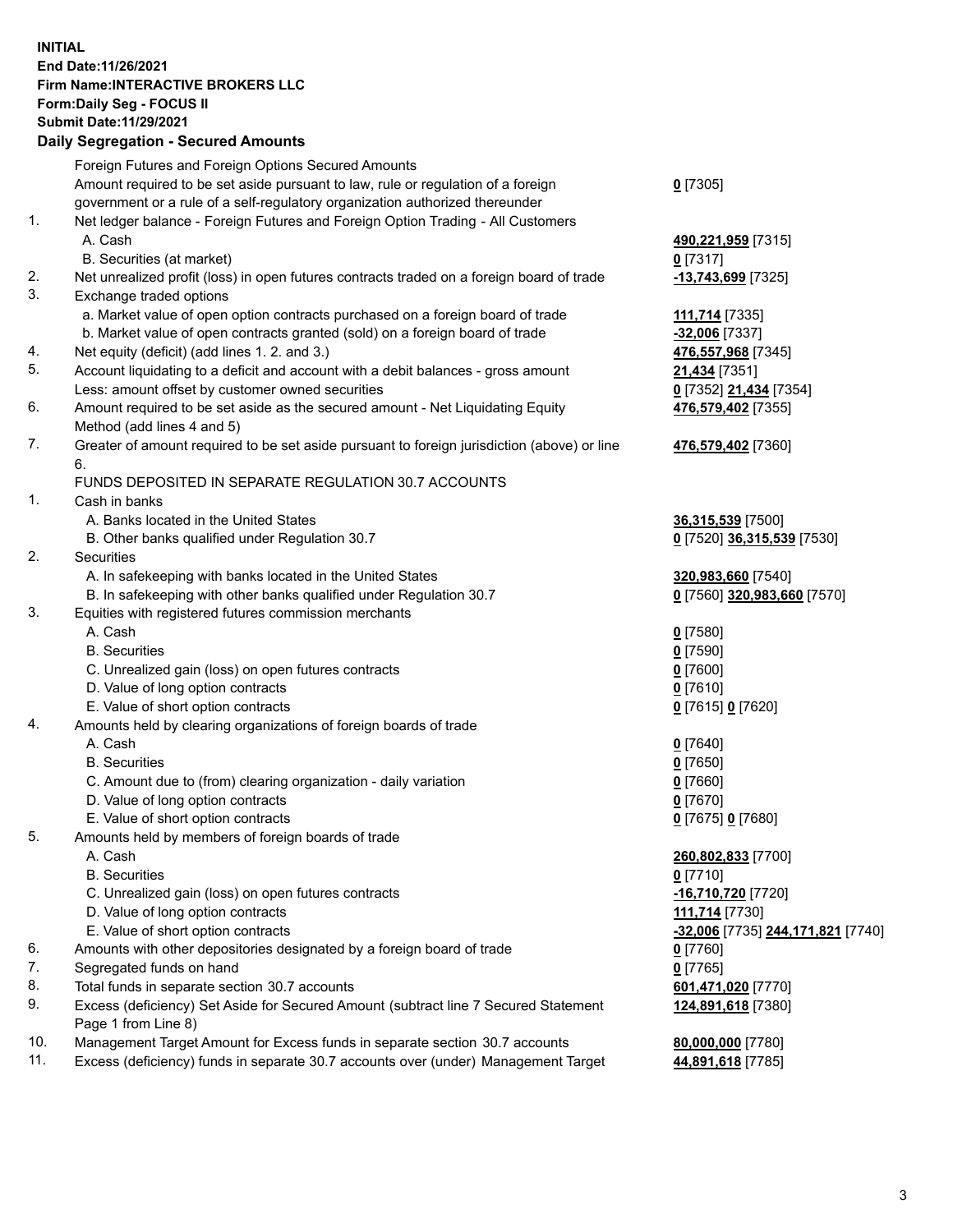**INITIAL End Date:11/26/2021 Firm Name:INTERACTIVE BROKERS LLC Form:Daily Seg - FOCUS II Submit Date:11/29/2021 Daily Segregation - Segregation Statement** SEGREGATION REQUIREMENTS(Section 4d(2) of the CEAct) 1. Net ledger balance A. Cash **7,659,599,468** [7010] B. Securities (at market) **0** [7020] 2. Net unrealized profit (loss) in open futures contracts traded on a contract market **-97,988,839** [7030] 3. Exchange traded options A. Add market value of open option contracts purchased on a contract market **574,596,401** [7032] B. Deduct market value of open option contracts granted (sold) on a contract market **-554,671,063** [7033] 4. Net equity (deficit) (add lines 1, 2 and 3) **7,581,535,967** [7040] 5. Accounts liquidating to a deficit and accounts with debit balances - gross amount **1,081,695** [7045] Less: amount offset by customer securities **0** [7047] **1,081,695** [7050] 6. Amount required to be segregated (add lines 4 and 5) **7,582,617,662** [7060] FUNDS IN SEGREGATED ACCOUNTS 7. Deposited in segregated funds bank accounts A. Cash **1,639,460,838** [7070] B. Securities representing investments of customers' funds (at market) **3,617,328,375** [7080] C. Securities held for particular customers or option customers in lieu of cash (at market) **0** [7090] 8. Margins on deposit with derivatives clearing organizations of contract markets A. Cash **2,061,931,730** [7100] B. Securities representing investments of customers' funds (at market) **579,695,915** [7110] C. Securities held for particular customers or option customers in lieu of cash (at market) **0** [7120] 9. Net settlement from (to) derivatives clearing organizations of contract markets **-140,202,686** [7130] 10. Exchange traded options A. Value of open long option contracts **574,036,886** [7132] B. Value of open short option contracts **-554,287,461** [7133] 11. Net equities with other FCMs A. Net liquidating equity **0** [7140] B. Securities representing investments of customers' funds (at market) **0** [7160] C. Securities held for particular customers or option customers in lieu of cash (at market) **0** [7170] 12. Segregated funds on hand **0** [7150] 13. Total amount in segregation (add lines 7 through 12) **7,777,963,597** [7180] 14. Excess (deficiency) funds in segregation (subtract line 6 from line 13) **195,345,935** [7190] 15. Management Target Amount for Excess funds in segregation **155,000,000** [7194] 16. Excess (deficiency) funds in segregation over (under) Management Target Amount **40,345,935** [7198]

Excess